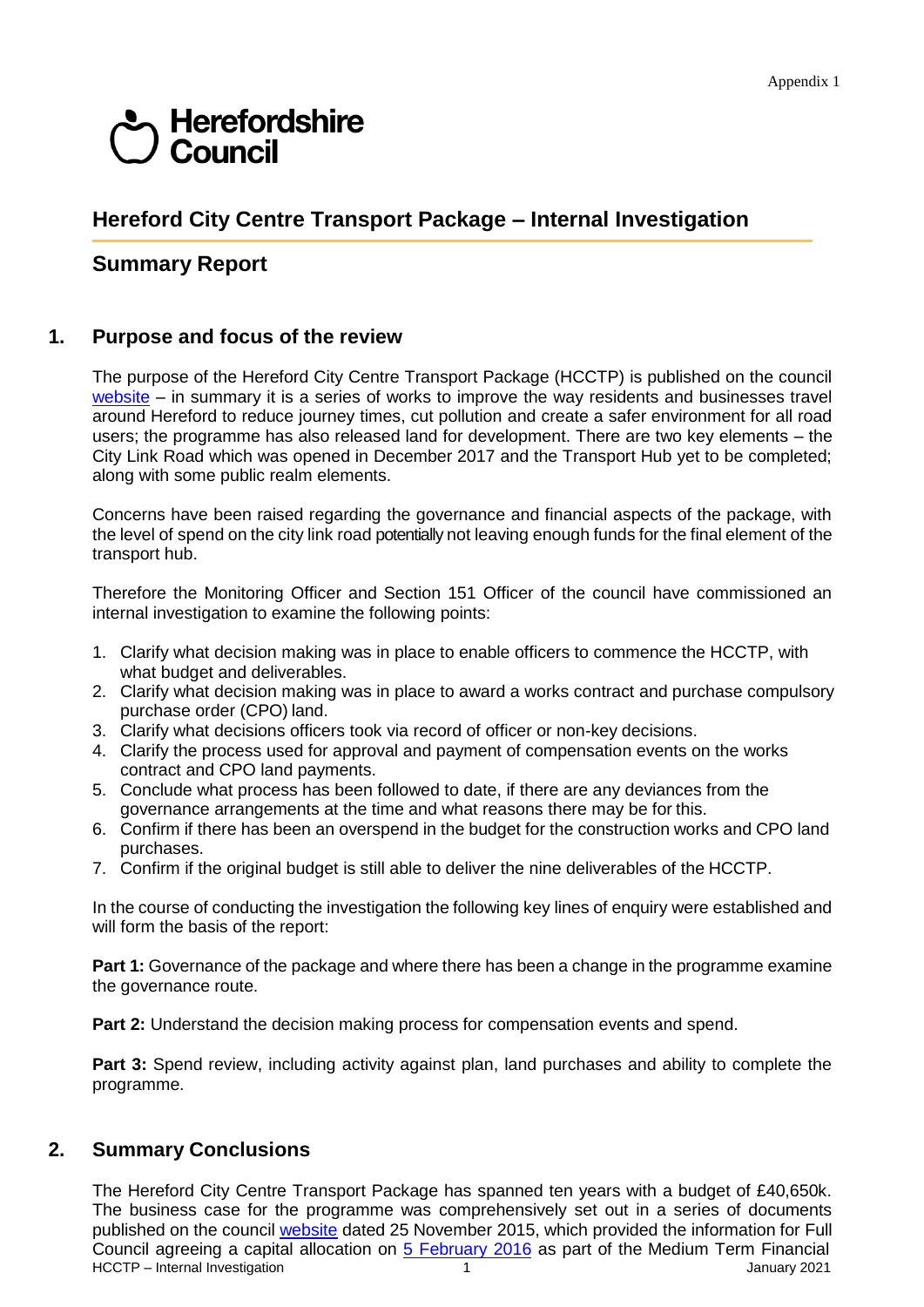Strategy. An update on the package was via cabinet member report on [23 November 2017.](http://councillors.herefordshire.gov.uk/mgIssueHistoryHome.aspx?IId=50023802) A further update report is due.

Based on the 23 November 2017 cabinet member report a total spend to that point was £34,160k with £6,490k remaining to spend on public realm works at Commercial Road, Blueschool and Newmarket streets, plus the transport hub.

Since the 2017 report there has been additional costs relating to land acquisitions. Based on information provided for this report there remains **£4,326k** to spend on the transport hub and public realm. The original business case had these elements costing £5,456k, and more recently BBLP costed designs for the transport hub and public realm at c£9m – however this was rejected by the project team due to estimates being beyond budget. The update report due will no doubt address this issue.

Though the business case split costs between construction and land acquisition (along with professional fees and risk) the budget was used as a combined resource. If based on the business case the road construction underspent and the land acquisitions overspent.

Through the tracking of the governance there does not seem to be a breach of decision making considering the permissions granted and contract terms agreed. Record of officer decision is used to greater effect since the new constitution of May 2017 which provided increased clarity - therefore historic spend, or rather overspend on contracts, are not visible through record of officer decisions. Also, without financial amounts in report recommendations combined with the use of delegated authority giving powers to officers within an envelope of spend and planned activity, it is difficult to match actual spend against decisions.

Of concern are the number of compensation events, with costs beyond contracted amounts outlined in original governance.

The contract and relationship with BBLP (Balfour Beatty Living Places) meant they were the key delivery agent – this included their associate partner shaping the scheme in the business case which included recommending BBLP be directly awarded elements of site works and management of the construction company, along with leading the procurement of the contractor. All allowable within the previously agreed terms of the contract with BBLP.

The delivery of works by BBLP brings advantages in being a known partner with an existing relationship with the council, local knowledge and ability to mobilise quickly. However, this puts a great deal of trust in BBLP without the value for money being tested beyond the original contract. There are layers of funds in which BBLP were able to financially benefit from the scheme whether fees included on compensation events and subcontractors, potential for "gain" on gain share, project and programme costs or overheads on salaries – these are explored within the report.

Also of concern is the cost of land acquisition beyond the business case estimate – by more than £5m. CPOs follow complicated legal processes and once started there will be a set entitlements based on land valuation and disturbance payments (sometimes only fully realised years later). Though compensation to businesses would be difficult to predict at the start of the process this suggests that the costs may not have been fully valued at the time.

#### **Recommendations:**

- 1. Further financial appraisal on BBLP spending, especially focusing:
	- Payment for quantity surveying, project leads and programme management, spot checked against time sheets.